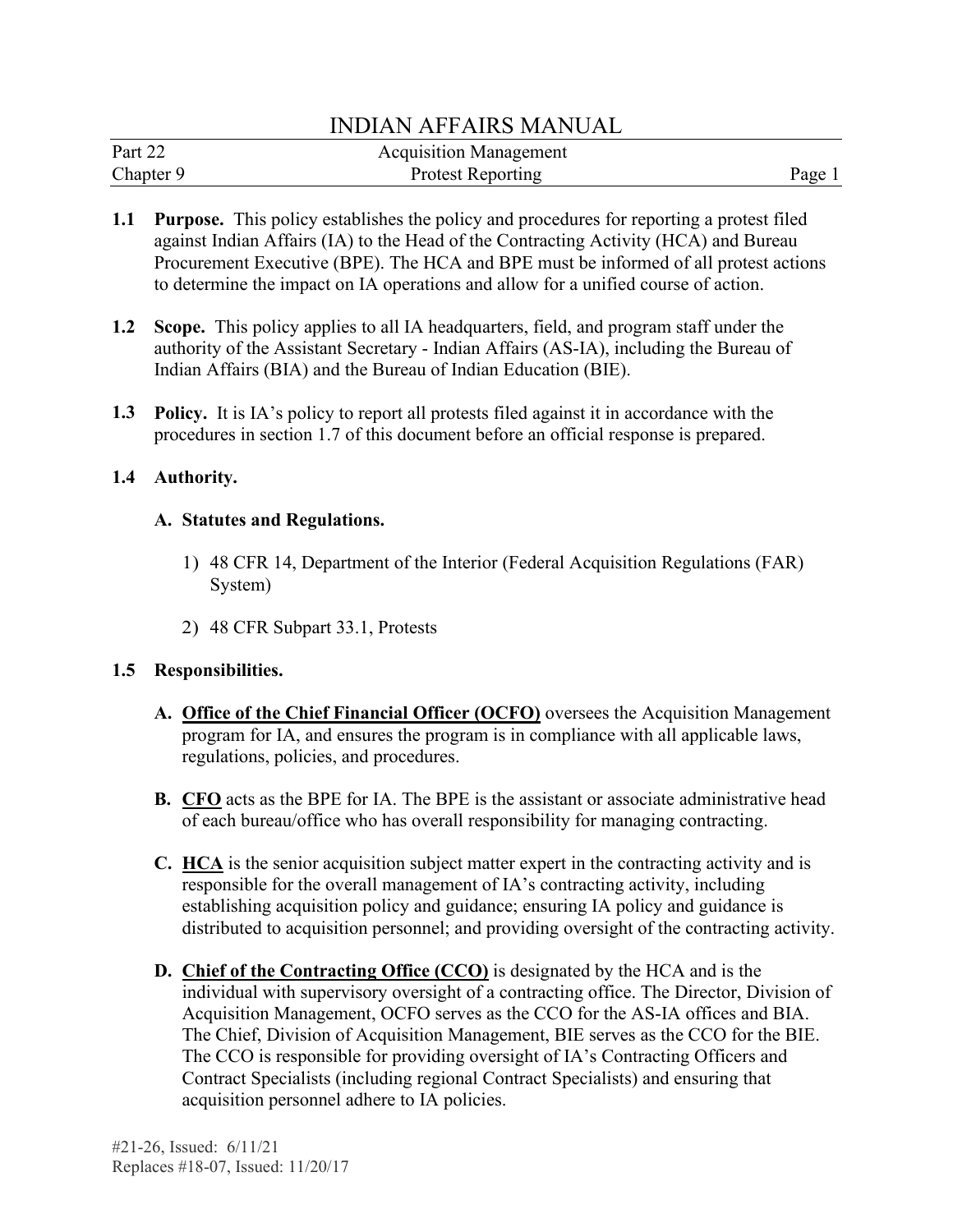### INDIAN AFFAIRS MANUAL

| Part 22   | <b>Acquisition Management</b> |        |
|-----------|-------------------------------|--------|
| Chapter 9 | <b>Protest Reporting</b>      | Page 2 |

- **E. Contracting Officer (CO)** is the individual with the authority to enter into, administer, or terminate contracts. The CO is responsible for ensuring performance of all necessary actions for effective contracting, ensuring compliance with the terms of the contract, and safeguarding the interests of the United States in its contractual relationships.
- **F. Contract Specialist (CS)** monitors and administers contracts, supports contracting leadership, and is responsible for adherence and application of acquisition policy.
- **G. Contracting Officers** are responsible for reporting all protests filed against the IA organization as described in this policy. IA currently has 14 designated contracting offices that are responsible for acquisitions for their assigned bureau, region, or office.
- **1.6 Definitions.** Additional definitions can be found in the FAR.
	- **A. Contract** means a mutually bunding legal relationship obligating the seller to furnish supplies or services (including construction) and the buyer to pay for them (FAR 2.101). It includes all types of commitments that obligate the Federal Government to an expenditure of appropriated funds and that, except as otherwise authorized, are in writing. In addition to bilateral instruments, contracts include (but are not limited to) awards and notices of awards; job orders or task letters issued under basic ordering agreements; letter contracts; orders, such as purchase orders, under which the contract becomes effective by written acceptance or performance; and bilateral contract modifications. Contracts do not include grants and cooperative agreements covered by [31 U.S.C. 6301.](http://uscode.house.gov/browse.xhtml;jsessionid=114A3287C7B3359E597506A31FC855B3)
	- **B. Interested Party** for the purpose of filing a protest means an actual or prospective offeror whose direct economic interest would be affected by the award of a contract or by the failure to award a contract (FAR 33.101).
	- **C. Protest** means a written objection by an interested party to any of the following (FAR 33.101):
		- 1) a solicitation or other request by a federal agency to obtain offers for a contract with the intent to procure property or services;
		- 2) the cancellation of the solicitation or other request;
		- 3) an award or proposed award of the contract; or
		- 4) a termination or cancellation of an award of a contract when the written objection contains an allegation that the termination or cancellation is based in whole or in part on improprieties concerning the award of the contract.